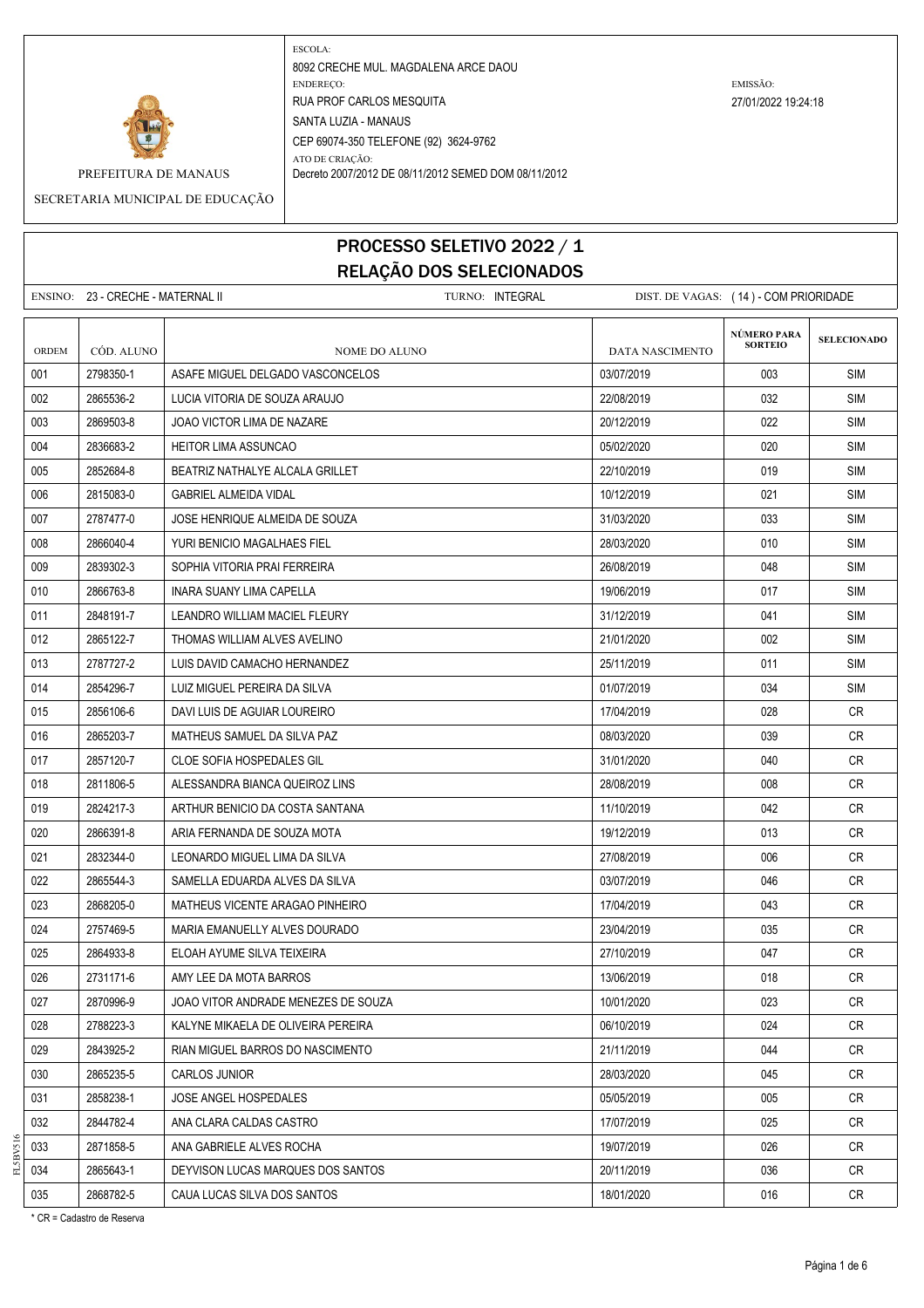

SECRETARIA MUNICIPAL DE EDUCAÇÃO

# PROCESSO SELETIVO 2022 / 1 RELAÇÃO DOS SELECIONADOS

|       | ENSINO: 23 - CRECHE - MATERNAL II |                                  | TURNO: INTEGRAL |                        |                               | DIST. DE VAGAS: (14) - COM PRIORIDADE |  |
|-------|-----------------------------------|----------------------------------|-----------------|------------------------|-------------------------------|---------------------------------------|--|
| ORDEM | CÓD. ALUNO                        | NOME DO ALUNO                    |                 | <b>DATA NASCIMENTO</b> | NÚMERO PARA<br><b>SORTEIO</b> | <b>SELECIONADO</b>                    |  |
| 036   | 2756893-8                         | MARIA JULIA DUARTE SIMAO         |                 | 24/01/2020             | 038                           | CR                                    |  |
| 037   | 2864809-9                         | DEBORA YASMIN GOMES NOGUEIRA     |                 | 03/12/2019             | 004                           | CR                                    |  |
| 038   | 2864683-5                         | BERNARDO SOARES FERREIRA         |                 | 11/03/2020             | 027                           | CR                                    |  |
| 039   | 2850754-1                         | ISAIAS DE SOUZA NEVES            |                 | 22/09/2019             | 009                           | CR                                    |  |
| 040   | 2849205-6                         | ENZO MICAEL DE OLIVEIRA FERREIRA |                 | 19/04/2019             | 007                           | CR                                    |  |
| 041   | 2852768-2                         | EDUARDA HELOA SILVA MARTINS      |                 | 15/05/2019             | 029                           | CR                                    |  |
| 042   | 2730563-5                         | ANTHONY DAVI PORTO GOMES         |                 | 23/11/2019             | 014                           | CR                                    |  |
| 043   | 2861584-0                         | ALICIA MILENE SILVA DE OLIVEIRA  |                 | 24/06/2019             | 012                           | <b>CR</b>                             |  |
| 044   | 2865680-6                         | <b>EMELY FLORES SILVA</b>        |                 | 17/12/2019             | 030                           | CR                                    |  |
| 045   | 2865450-1                         | LIA JORDANA DUTRA MARQUES        |                 | 05/08/2019             | 031                           | ${\sf CR}$                            |  |
| 046   | 2831181-7                         | LUCAS RAFAEL LIMA DA SILVA       |                 | 13/01/2020             | 001                           | CR                                    |  |
| 047   | 2857874-0                         | MARIA HELENA DE SOUSA BARBOSA    |                 | 24/01/2020             | 037                           | CR                                    |  |
| 048   | 2831115-9                         | EMMY VANELOPE ROJAS LEDEZMA      |                 | 29/01/2020             | 015                           | CR                                    |  |
|       |                                   |                                  |                 |                        |                               |                                       |  |
|       |                                   |                                  |                 |                        |                               |                                       |  |
|       |                                   |                                  |                 |                        |                               |                                       |  |
|       |                                   |                                  |                 |                        |                               |                                       |  |
|       |                                   |                                  |                 |                        |                               |                                       |  |
|       |                                   |                                  |                 |                        |                               |                                       |  |
|       |                                   |                                  |                 |                        |                               |                                       |  |
|       |                                   |                                  |                 |                        |                               |                                       |  |
|       |                                   |                                  |                 |                        |                               |                                       |  |
|       |                                   |                                  |                 |                        |                               |                                       |  |
|       |                                   |                                  |                 |                        |                               |                                       |  |
|       |                                   |                                  |                 |                        |                               |                                       |  |
|       |                                   |                                  |                 |                        |                               |                                       |  |
|       |                                   |                                  |                 |                        |                               |                                       |  |
|       |                                   |                                  |                 |                        |                               |                                       |  |
|       |                                   |                                  |                 |                        |                               |                                       |  |
|       |                                   |                                  |                 |                        |                               |                                       |  |
|       |                                   |                                  |                 |                        |                               |                                       |  |
|       |                                   |                                  |                 |                        |                               |                                       |  |
|       |                                   |                                  |                 |                        |                               |                                       |  |
|       |                                   |                                  |                 |                        |                               |                                       |  |
|       |                                   |                                  |                 |                        |                               |                                       |  |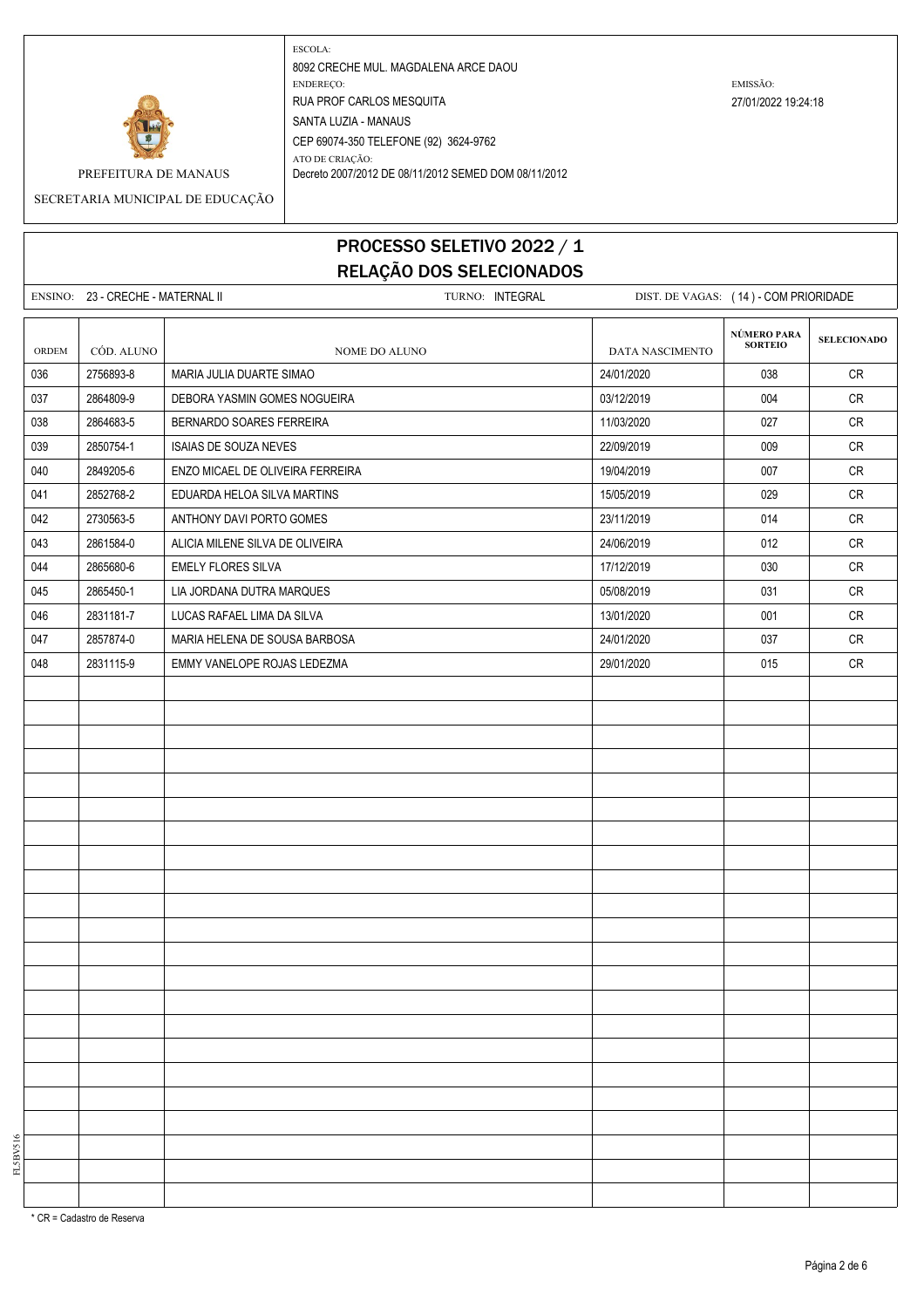

SECRETARIA MUNICIPAL DE EDUCAÇÃO

# PROCESSO SELETIVO 2022 / 1

RELAÇÃO DOS SELECIONADOS ENSINO: 23 - CRECHE - MATERNAL II TURNO: INTEGRAL DIST. DE VAGAS: ( 10 ) - SEM PRIORIDADE **SELECIONADO** ORDEM CÓD. ALUNO **NOME DO ALUNO** NOME DO ALUNO DATA NASCIMENTO 001 2826168-2 ELIAS FREITAS NETO 06/12/2019 090 SIM 002 2755104-0 DANIEL DA SILVA LOURENCO DE REGIONALE DE LA SIMBO 23/06/2019 1994 1994 SIM 003 2789130-5 GABRIEL BERNARDO TRINDADE DA SILVA 15/06/2019 15/06/2019 15/06/2019 037 SIM 004 2865757-8 ROSANGELA LETICIA MARINHO DE CASTRO 22/11 2011 22/11/2019 35 SIM 005 2867153-8 AYLA HELOISA VELOSO DE ALBUQUERQUE 1000 CONSTRUITION 10/10/2019 10/10/2019 057 SIM 006 2866628-3 LUIZ PHILLIPY COSTA DE QUEIROZ 21/05/2019 SIM 007 2873491-2 KAREN CAMILA SILVEIRA DA SILVA 260 ANNI 28/04/2019 28/04/2019 2873491-2 008 2788055-9 LARA MIRELLA VIEIRA BARROS 2009 29/04/2019 29/04/2019 2000 070 SIM 009 2848704-4 EMANUELLY VITORIA DA SILVA LIRA 23/01/2020 | 23/01/2020 | 240 | SIM 010 2791852-1 THEO HENRIQUE DOS SANTOS PONTES 16/05/2019 16/05/2019 16/05/2019 061 SIM 011 2813438-9 EVA MARIA NUNES CARDOSO 03/01/2020 079 CR 012 2868397-8 ESTHER REIS VIANA 18/01/2020 095 CR 013 2857315-3 AURORA DOS SANTOS DE SOUZA 21/02/2020 2000 - 21/02/2020 2000 - 21/02 014 2792374-6 EMILY CARDOSO DA SILVA 10.12 2010 1012/2019 10/12/2019 10:00 16 CR 015 2815374-0 LARA CECILIA DE ALBUQUERQUE PEREIRA 14/04/2019 14/04/2019 1018 CR 016 2864528-6 LUNA GATO MOREIRA 26/10/2019 021 CR 017 2865074-3 THEO SILVA SIMPLICIO DEL CONTRADICIO DEL CONTRADO DE LA CONTRADIO DEL CONTRADO DE LA CRESSIONALI 018 2833953-3 JHULIE NASCIMENTO CORREA 07/10/2019 024 07/10/2019 024 CR 019 2789452-5 MICHAEL BRUCE FERREIRA DE SOUZA 29/04/2019 29/04/2019 29/04/2019 2013 020 2865887-6 HANAH DE SOUZA AMARAL 03/10/2019 101 CR 021 2788201-2 ASAFE NAVARRO DA FONSECA SILVA 24/02/2020 3 24/02/2020 20 24/02/2020 022 2743262-9 DAVI LUCAS SANTOS FIGUEIREDO 20020 22/01/2020 987 O87 CR 023 2830354-7 ISIS DA SILVA DANTAS 12/11/2019 CR 024 2837374-0 TARCISIO SAMUEL RIBEIRO TAVARES 25/10/2019 054 CR 025 2791735-5 THALLES LEVY SOUZA RIBEIRO 07/07/2019 055 CR 026 2841321-0 MARIA LOHHANNE SANTOS MARQUES 11/01/2020 059 CR 027 2835437-0 AMANDA VALENTINA DE GOUVEIA QUINTERO 28/05/2019 113 CR 028 2757340-0 JASMINE EVELYN CORREA RUFASTO 11/10/2019 11/10/2019 11/10/2019 066 CR 029 2840118-2 LORENZO LIMA MAIA 28/04/2019 103 CR 030 2865657-1 LAUREEN AURORA ATHAIDE DA SILVA 18/03/2020 | 18/03/2020 | 18/03/2020 | 18/03 031 2837101-1 NICOLLAS BERNARDO OLIVEIRA MAQUINE 06/05/2019 094 CR 032 2868309-9 ARTHUR LUIZ AGUIAR DE ARAUJO 29/05/2019 CR 033 2865479-0 HEITOR DE ALMEIDA CARIOCA 01/02/2020 056 CR 034 2854874-4 GABRIEL NASCIMENTO BASTOS MACIEL 24/10/2019 24/10/2019 1002 CR **NÚMERO PARA SORTEIO**

035 2869473-2 HADASSA ELOA SILVA TAKAHIRA 111/09/2019 | 089 | CR

FL5BV516

\* CR = Cadastro de Reserva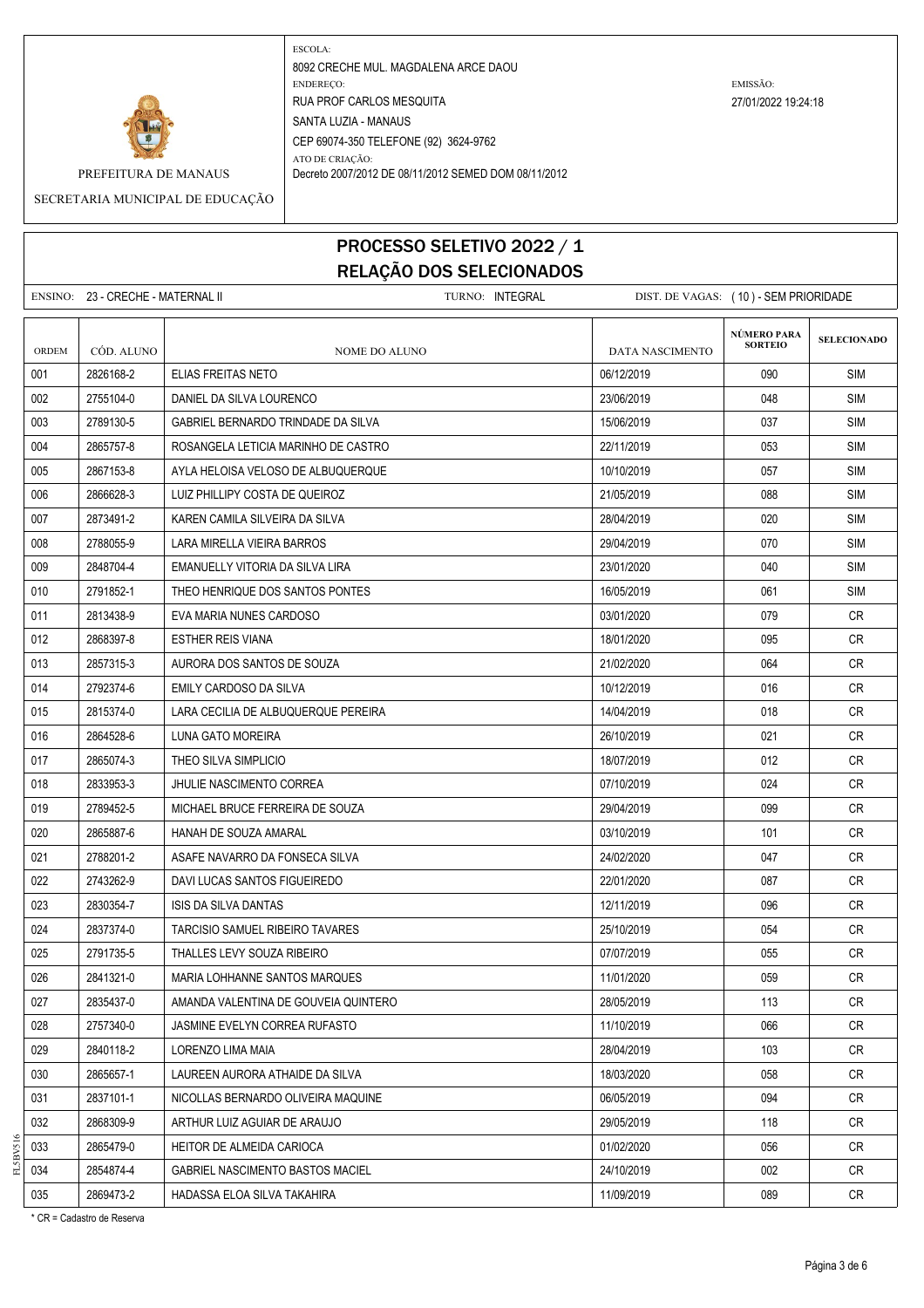

#### SECRETARIA MUNICIPAL DE EDUCAÇÃO

### PROCESSO SELETIVO 2022 / 1 RELAÇÃO DOS SELECIONADOS

|       | ENSINO: 23 - CRECHE - MATERNAL II |                                          | TURNO: INTEGRAL | DIST. DE VAGAS: (10) - SEM PRIORIDADE |                               |                    |
|-------|-----------------------------------|------------------------------------------|-----------------|---------------------------------------|-------------------------------|--------------------|
| ORDEM | CÓD. ALUNO                        | <b>NOME DO ALUNO</b>                     |                 | <b>DATA NASCIMENTO</b>                | NÚMERO PARA<br><b>SORTEIO</b> | <b>SELECIONADO</b> |
| 036   | 2845756-0                         | NADIA ELISA LEAO DUPUI                   |                 | 22/02/2020                            | 100                           | CR.                |
| 037   | 2873247-2                         | ELOISE DA SILVA GARCIA                   |                 | 19/02/2020                            | 049                           | CR.                |
| 038   | 2865129-4                         | <b>HEITHOR VARGES DA SILVA</b>           |                 | 10/09/2019                            | 008                           | CR.                |
| 039   | 2834798-6                         | APOLO HENRIQUE DE LARA ARAUJO            |                 | 23/04/2019                            | 104                           | CR.                |
| 040   | 2867624-6                         | ANA ALICE LIRA MARTINS                   |                 | 03/10/2019                            | 072                           | CR                 |
| 041   | 2843881-7                         | VICTORIA DE ARAUJO RODRIGUES DE OLIVEIRA |                 | 15/09/2019                            | 085                           | CR.                |
| 042   | 2841418-7                         | BERNARDO CABO VERDE DOS SANTOS           |                 | 07/12/2019                            | 065                           | CR.                |
| 043   | 2868577-6                         | SOFIA PALMEIRA LYRIO SOARES              |                 | 18/11/2019                            | 071                           | CR.                |
| 044   | 2869066-4                         | ENZO SILVA DA COSTA                      |                 | 10/02/2020                            | 032                           | CR.                |
| 045   | 2763075-7                         | LOHAN TELES AGUIAR                       |                 | 06/03/2020                            | 086                           | <b>CR</b>          |
| 046   | 2830301-6                         | ANA CLARA GOMES DO NASCIMENTO            |                 | 13/04/2019                            | 033                           | CR                 |
| 047   | 2825587-9                         | JOAQUIM FERREIRA PALMEIRA                |                 | 25/11/2019                            | 023                           | CR.                |
| 048   | 2868217-3                         | EDUARDO RICARDO SILVA DOS SANTOS         |                 | 20/02/2020                            | 105                           | CR.                |
| 049   | 2813872-4                         | LUANNY HELOISA DA SILVA LEAL             |                 | 20/05/2019                            | 097                           | CR.                |
| 050   | 2813482-6                         | MARIANA MEIRELES DE OLIVEIRA             |                 | 30/07/2019                            | 022                           | CR.                |
| 051   | 2783536-7                         | ARTHUR FERNANDO LOPES MARQUES            |                 | 31/12/2019                            | 014                           | <b>CR</b>          |
| 052   | 2828868-8                         | JOAQUIM OTONIEL SALDANHA DE MELO         |                 | 12/10/2019                            | 073                           | CR.                |
| 053   | 2785865-0                         | KELLITON MIGUEL SANTOS DA COSTA          |                 | 27/11/2019                            | 050                           | CR.                |
| 054   | 2866379-9                         | ALCIELY PEREIRA DE SOUZA                 |                 | 06/09/2019                            | 028                           | CR                 |
| 055   | 2865959-7                         | ANTHONY GABRIEL OLIVEIRA GOMES           |                 | 13/03/2020                            | 093                           | CR.                |
| 056   | 2787721-3                         | SAMUEL LUCAS MATIAS DA COSTA             |                 | 30/06/2019                            | 074                           | CR.                |
| 057   | 2807444-0                         | LAVINIA ELOA OLIVEIRA LISBOA             |                 | 02/01/2020                            | 035                           | CR                 |
| 058   | 2865510-9                         | DERICK LUCCA MORAES MELO                 |                 | 14/12/2019                            | 051                           | CR.                |
| 059   | 2786799-4                         | MIGUEL AZAFI LIMA BRANDAO                |                 | 01/07/2019                            | 010                           | CR.                |
| 060   | 2868438-9                         | LINDA FLOR MENDONCA DE ALMEIDA GEBER     |                 | 24/09/2019                            | 026                           | CR.                |
| 061   | 2869939-4                         | MARIA VITORIA LIMA BRIRO                 |                 | 24/02/2020                            | 025                           | <b>CR</b>          |
| 062   | 2804862-8                         | LIANA ARIELLA MOURA MARTINS              |                 | 29/11/2019                            | 102                           | CR                 |
| 063   | 2874673-2                         | KYARA BEATRIZ                            |                 | 12/12/2019                            | 067                           | <b>CR</b>          |
| 064   | 2869137-7                         | HADASSA VITORIA NUNES DA SILVA           |                 | 26/01/2020                            | 076                           | CR                 |
| 065   | 2850950-1                         | MICHEL CINTRA MAIA JUNIOR                |                 | 26/09/2019                            | 080                           | <b>CR</b>          |
| 066   | 2866036-6                         | SOPHIA LORENNA SEVERIANO RODRIGUES       |                 | 21/01/2020                            | 083                           | <b>CR</b>          |
| 067   | 2865729-2                         | JOSEPH ALEXANDER DE OLIVEIRA COSTA       |                 | 24/05/2019                            | 019                           | <b>CR</b>          |
| 068   | 2830662-7                         | NOAH FIGUEIREDO DOS SANTOS               |                 | 07/12/2019                            | 045                           | CR                 |
| 069   | 2866708-5                         | LORENZO QUEIROZ SIMAS                    |                 | 12/05/2019                            | 015                           | CR                 |
| 070   | 2831575-8                         | ARTHUR MIGUEL NASCIMENTO DE CASTRO       |                 | 03/08/2019                            | 027                           | <b>CR</b>          |

\* CR = Cadastro de Reserva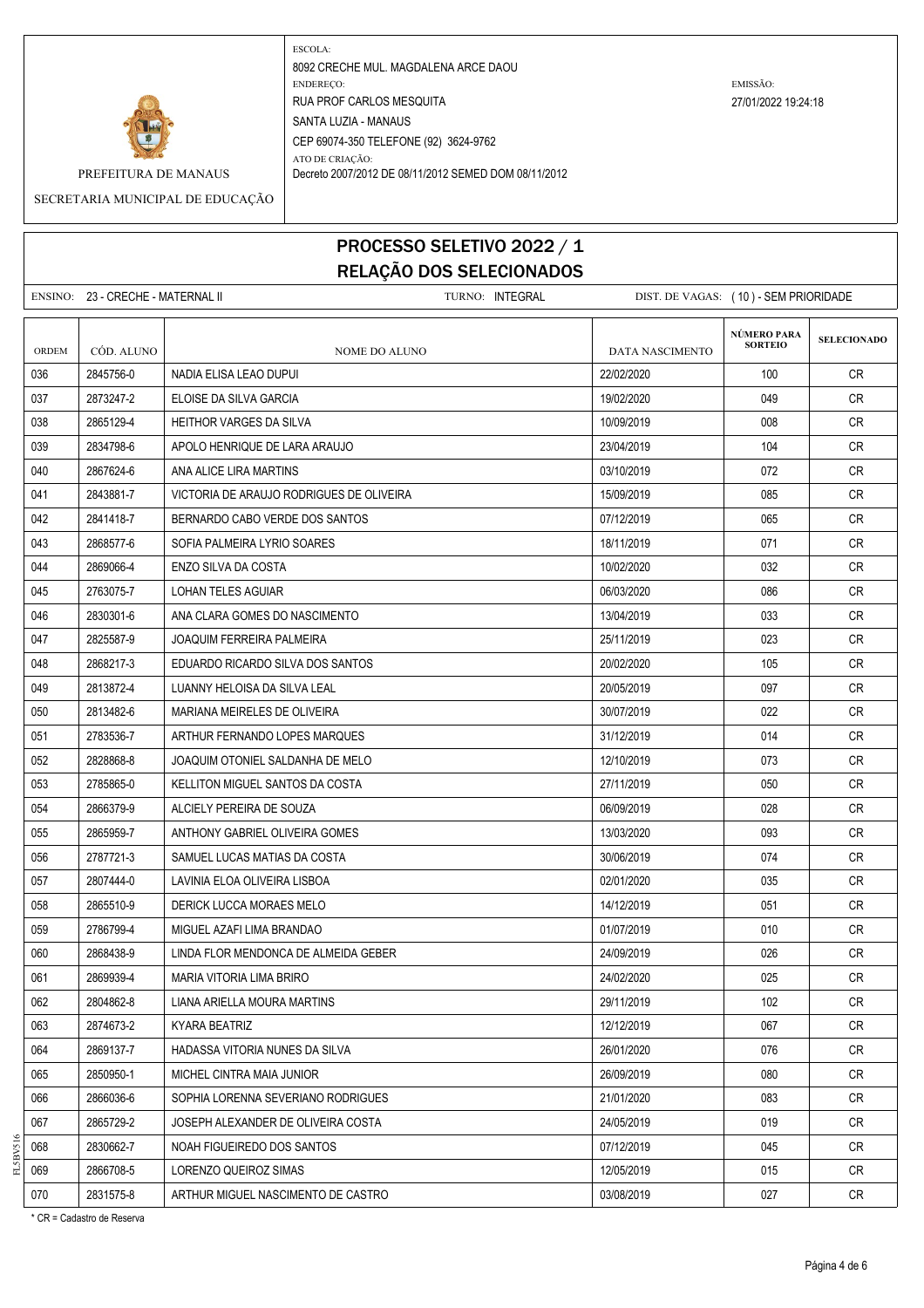

SECRETARIA MUNICIPAL DE EDUCAÇÃO

# PROCESSO SELETIVO 2022 / 1 RELAÇÃO DOS SELECIONADOS

ENSINO: 23 - CRECHE - MATERNAL II TURNO: INTEGRAL DIST. DE VAGAS: ( 10 ) - SEM PRIORIDADE **SELECIONADO** ORDEM CÓD. ALUNO **NOME DO ALUNO** NOME DO ALUNO DATA NASCIMENTO 071 2866747-6 SARA EMANUELLY ROCHA SANTOS 13/04/2019 060 CR 072 2869244-6 MARIA LOUISE MENDONCA DOCE 21/10/2019 21/10/2019 106 2069 21/10 073 2851192-1 REBECA ELOA DA SILVA RAMOS 06/10/2019 CR 074 2869516-0 GAEL COSTA PONTES 2000 18/12/2019 18/12/2019 18/12/2019 18:00:00 18 075 2872241-8 BIANCA SAMIRA MARTINS PEREZ 17.09/2019 17/09/2019 119 CR 076 2865051-4 BETHANY LAIANE NASCIMENTO DOS SANTOS 05/02/2020 091 CR 077 2786089-2 ANTHONY LUCAS DE SOUZA FERREIRA 09/05/2019 029 CR 078 2850295-7 ANTHONY MONTEIRO DO NASCIMENTO 03/08/2019 075 CR 079 2865195-2 GUSTAVO GOHAN DA SILVA GOMES 1000 1000 1000 2019 10/06/2019 1000 2017 CR 080 2875750-5 BENJAMIM MILHOMEM BARROS 04/10/2019 077 CR 081 2856066-3 ALEXANDRE JORGE MACEDO 14/01/2020 CR 082 2789565-3 ISAAC MIGUEL DA SILVA NOGUEIRA PADRON 07/04/2019 CR 083 2868076-6 MICAELA VALENTINA FERREIRA DA COSTA 01/04/2019 078 CR 084 2872641-3 LUNA PEREIRA DA SILVA 14/09/2019 CR 085 2786751-0 HAYLLA SOPHIA RODRIGUES NORONHA 1403/2020 | 14/03/2020 | 030 CR 086 2873929-9 ARTHUR LOREMZO LYRA NUNES 18/10/2019 CR 087 2841502-7 PAULA LIVIA COSTA BRANDAO 15/08/2019 046 CR 088 2869125-3 MARIA HELLENA OLIVEIRA DE FREITAS 01/09/2019 CR 089 2864854-4 ANTONIO GUILHERME HOLANDA MACIEL 23/08/2019 069 CR 090 2730739-5 SAMUEL KAUA COSTA CORREIA 24/07/2019 092 CR 091 2752765-4 ANTHONY GABRIEL FERREIRA LEAL 26/08/2019 036 CR 092 2865270-3 ISAAC EMANUEL OLIVEIRA BITAR 30/08/2019 ISO/08/2019 1081 CR 093 2748672-9 ANTONIO GABRIEL DA SILVA MARQUES 25/07/2019 031 CR 094 2791670-7 ATHOS GABRIEL JORDAO DA SILVA 12/09/2019 108 CR 095 | 2797722-6 | OTAVIO BRILHANTE SEABRA | 27/02/2020 CR 096 2827225-0 THEO OLIVEIRA FREITAS 27/12/2019 084 CR 097 2865021-2 LUIZ DAVI FERREIRA MEDEIROS 27/09/2019 27/09/2019 27/09/2019 098 CR 098 2774822-7 LAURA SOPHIA DOS SANTOS BEZERRA 29/05/2019 - 29/05/2019 - 29/05/2019 034 CR 099 2865102-2 LUMA VARGES DA SILVA 100-000 1000 1009/2019 10/09/2019 109 CR 100 2868899-6 KIMBERLLY ALVES DA SILVA 28/12/2019 003 CR 101 2865405-6 NYCOLAS GABRIEL ALBUQUERQUE SOUZA 09/12/2019 110 CR 102 2866774-3 MARIA JULIA SOUZA DE SOUZA 22/10/2019 111 CR 103 2788180-6 YAGO SEBASTIAN NOGUEIRA LEOCADIO 30/10/2019 011 CR **NÚMERO PARA SORTEIO**

104 2814773-1 HELOA SANTOS DE SOUZA 10 120 200 1200/2000 1200/2020 1212 CR 105 2868722-1 ELOAH PAIVA PINHO 28/04/2019 039 CR

\* CR = Cadastro de Reserva